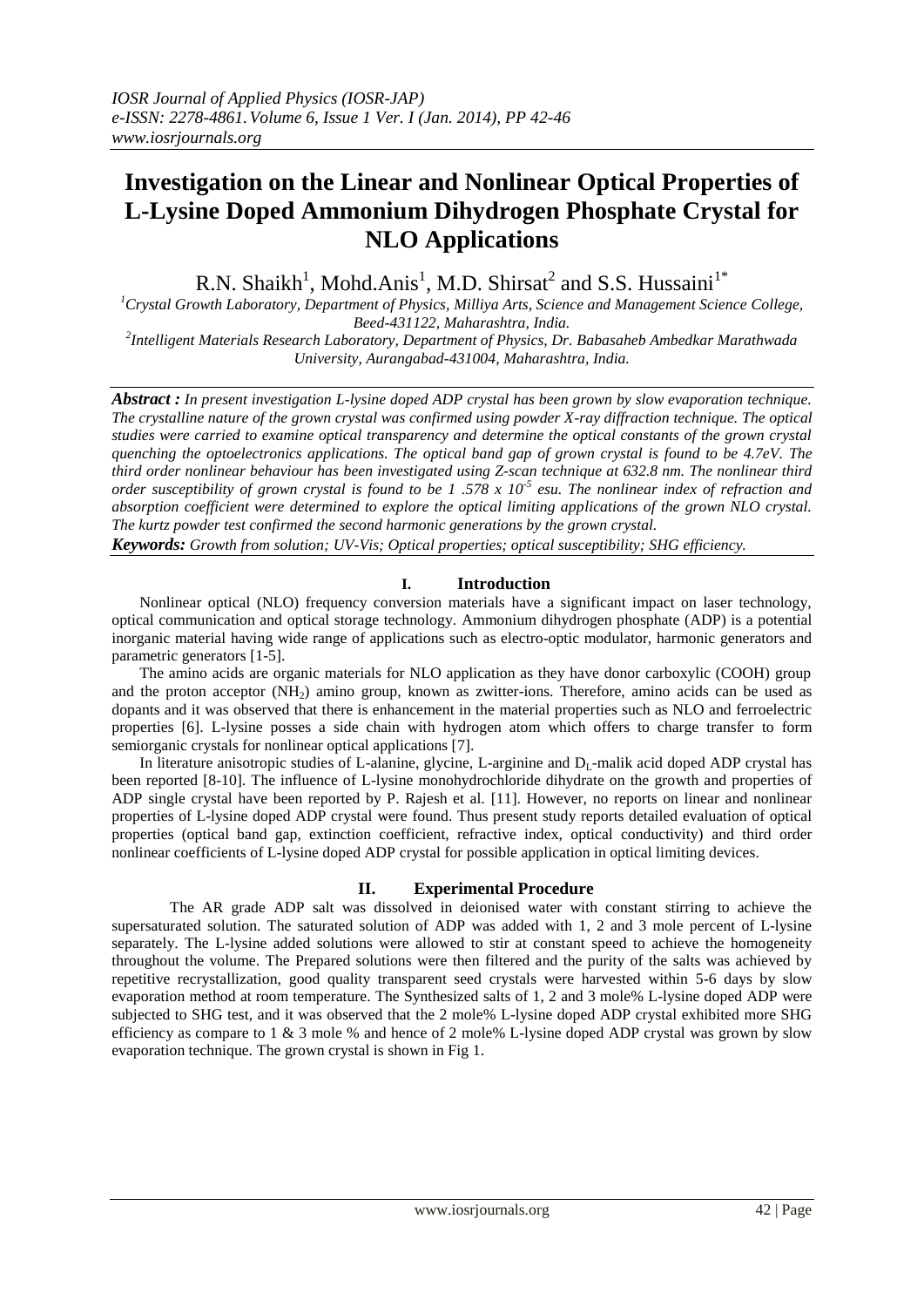

**Fig 1. Photograph of the 2 mole% L-lysine doped ADP crystal**

### **III. Results And Discussion**

### *3.1. X-ray Diffraction Analysis*

The grown crystal was subjected to powder XRD and the pattern is shown in Fig 2, the unit cell parameters obtained are a=b=7.504 A<sup>0</sup> and c=7.588 A<sup>0</sup>  $\alpha$ = $\beta$ = $\gamma$ =90<sup>0</sup>. The obtained lattice parameter values are in good agreement with literature [11].



**Fig 2. Indexed pattern of doped ADP Fig 3. UV-Vis. Transmittance Spectrum**

# *3.2 NLO STUDIES*

The second harmonic generation of the grown crystals was examined using the Kurtz and Perry powder technique [12]. The salts of 1,2 and 3mole percent L-lysine doped ADP were subjected to SHG test at IISC, Bangalore, The wavelength 1064 nm from a Q-switched Nd: YAG laser with a pulse energy 2.8mJ/pulse, pulse width 8 ns, and repetition rate of 10 Hz was used. The collected green emission from the powdered sample at the output confirmed the nonlinear behavior of 1, 2 and 3 mole % L-lysine doped ADP crystal. But the 2 mole% L-lysine doped ADP crystal has high output as compare to 1 & 3 mole % L-lysine doped ADP.

# *3.3 OPTICAL STUDIES*

 The UV-Visible spectral study of 2 mole % L-lysine doped ADP crystal was carried out using Shimadzu UV-2450 Spectrophotometer in the range 200-900 nm and the recorded transmittance is shown in Fig 3. The grown crystal exhibits high transmittance above 85% in entire visible region. The lower cutoff wavelength is found to be 260 nm indicating the wide optical transmission window favorable for second harmonic generation [13]. The dependence of the optical absorption coefficient ( $\alpha$ ) on the photon energy (hv) used to study the band structure and the types of transitions of electrons. The electronic band transitions can be well understood from the plot of  $(ahv)^2$  verses photon energy as depicted in Fig 4. The wide optical band gap of doped ADP crystal is found to be 4.7 eV suggesting its suitability for optoelectronics applications [14].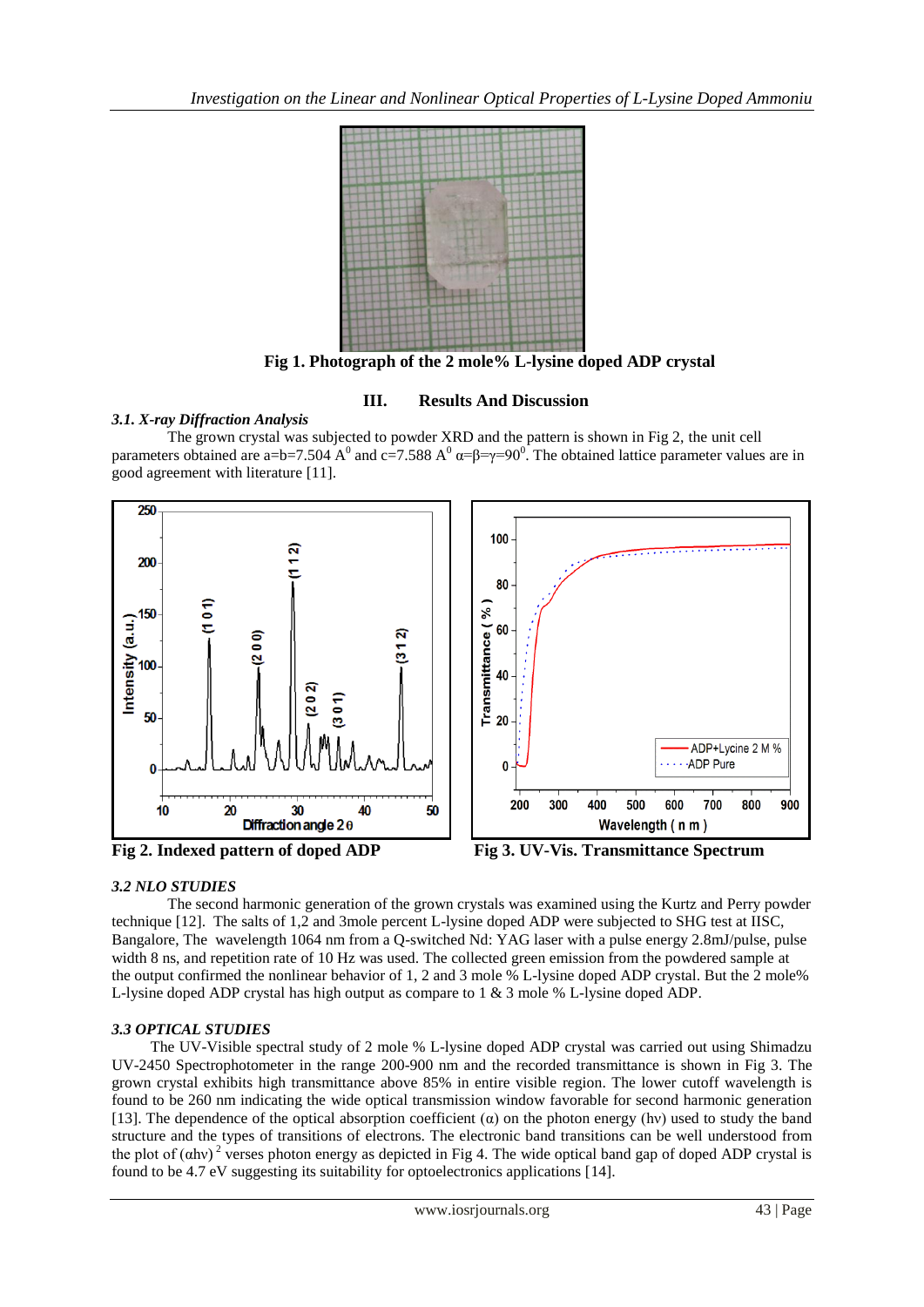The variations of extinction coefficient, refractive index are sequentially shown in Fig 5& 6. The least absorption and significantly lower index of refraction in entire visible region exhibited by doped ADP crystal is most desirable property for antireflection coating in solar thermal devices [15]. The plot of optical conductivity against the photon energy is shown in Fig 7. The higher photonic response of optical conductivity and low extinction coefficient is of vital importance for applications in information processing and computing devices. Thus doped ADP crystal is prominent material for NLO applications [15].



### *3.4 Z-SCAN STUDIES*

The single-beam Z-scan is a well-known technique to evaluate the third order nonlinear optical properties of the materials. It allows the simultaneous measurement of both the nonlinear refractive index and nonlinear absorption coefficient. The study of nonlinear refraction by the Z-scan method is based on the intensity dependence of the crystal along a focused Gaussian laser beam. The positive nonlinear refraction or the defocusing due to a negative refraction can be studied using closed aperture transmittance data [16]. A Gaussian beam is focused by a spherical lens onto the sample using a lens of focal length 21.5 cm placed at a far field. The sample is moved along the Z direction and by monitoring the transmittance variation through a small aperture placed at the far field position. The open aperture transmittance data was recorded to determine the nonlinear absorption coefficient of the material. The difference between the peak and valley transmission (ΔTp-

v) is written in terms of the on axis phase shift at the focus as,  
\n
$$
\Delta T_{p-v} = 0.406(1 - S)^{0.25} |\Delta \phi|
$$
\n(1)

where S is the aperture linear transmittance and is calculated using the relation

$$
S = 1 - \exp(-2r_a^2 / \omega_a^2)
$$
 (2)

where  $r_a$  is the aperture and  $\omega_a$  is the beam radius at the aperture. The nonlinear refractive index is given by

$$
n_2 = \frac{\Delta \phi}{K I_0 L_{\text{eff}}} \tag{3}
$$

Where K =  $2\pi / \lambda$  ( $\lambda$  is the laser wavelength), I<sub>0</sub> is the intensity of the laser beam at the focus (Z=0),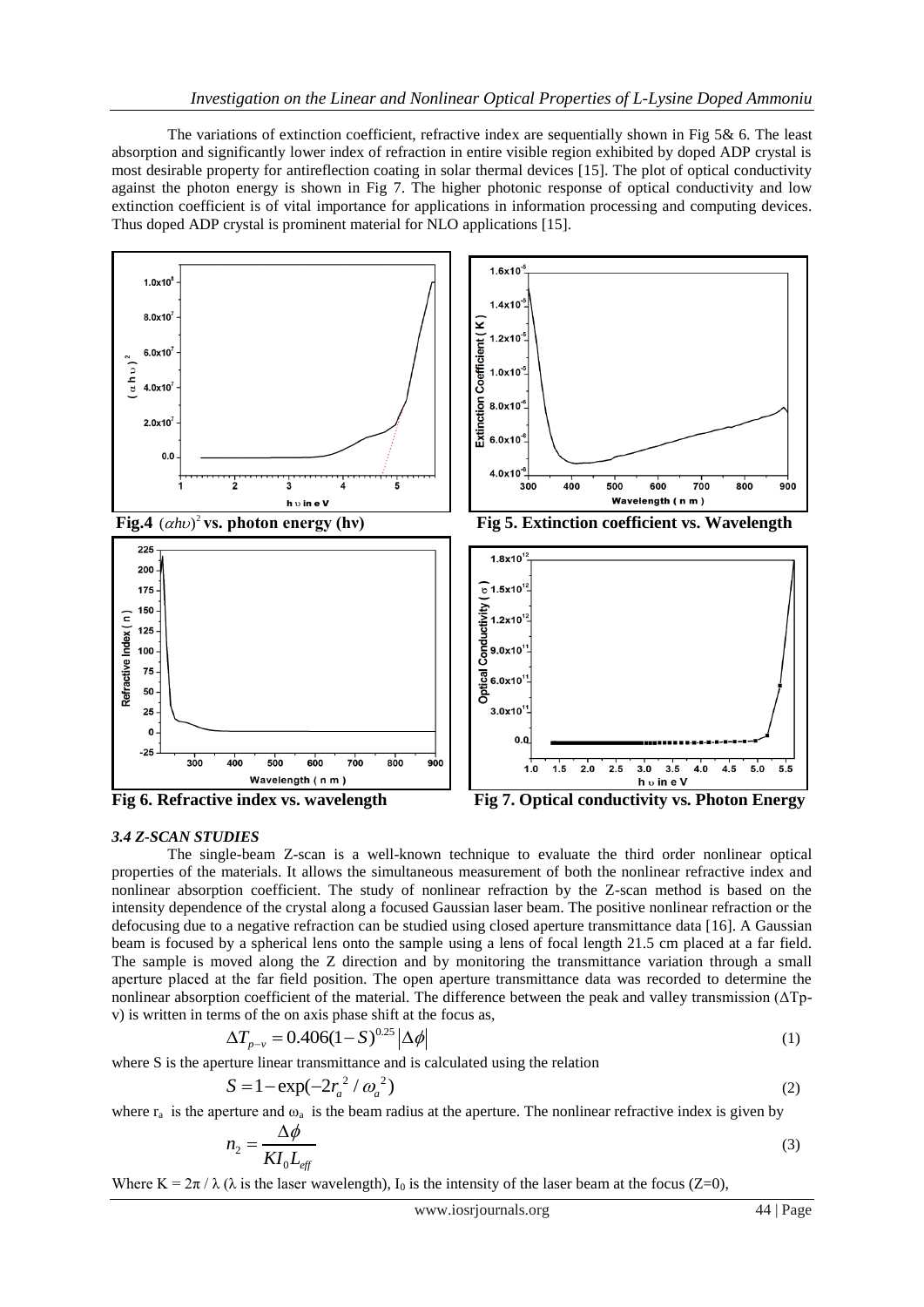L<sub>eff</sub> = [1- exp (-αL)]/ α is the effective thickness of the sample, α is the linear absorption and L is the thickness of the sample.

From the open aperture Z-scan data, the nonlinear absorption coefficient is estimated as

$$
\beta = \frac{2\sqrt{2}\Delta T}{I_0 L_{\text{eff}}} \tag{4}
$$

where  $\Delta T$  is the one valley value at the open aperture Z-scan curve. The value of  $\beta$  will be negative for saturable absorption and positive for two photon absorption. The real and imaginary parts of the third order nonlinear optical susceptibility  $\chi$  (3) are defined as<br>
Re  $\chi$ <sup>(3)</sup>(esu) = 10<sup>-4</sup>( $\varepsilon_0 C^2 n_0^2 n_2$ )/ $\pi$ (cm<sup>2</sup>/W)

Re 
$$
\chi^{(3)}(esu) = 10^{-4} (\varepsilon_0 C^2 n_0^2 n_2) / \pi (cm^2 / W)
$$
 (5)

Re 
$$
\chi^{(3)}(esu) = 10^{-4} (\varepsilon_0 C^2 n_0^2 n_2) / \pi (cm^2/W)
$$
 (5)  
\nIm  $\chi^{(3)}(esu) = 10^{-2} (\varepsilon_0 C^2 n_0^2 \lambda \beta) / 4\pi^2 (cm/W)$  (6)

where  $\varepsilon_0$  is the vacuum permittivity,  $n_0$  is the linear refractive index of the sample and c is the velocity of light in vacuum.

| Table 1. Measurement details and the results of the Z-scan technique |  |  |  |  |  |
|----------------------------------------------------------------------|--|--|--|--|--|
|----------------------------------------------------------------------|--|--|--|--|--|

| Laser beam wavelength $(\lambda)$                        | 632.8 nm                     |  |
|----------------------------------------------------------|------------------------------|--|
| Lens focal length $(f)$                                  | $12 \text{ cm}$              |  |
| Optical path distance $(Z)$                              | 115 cm                       |  |
| Spot-size diameter in front of the aperture $(\omega_a)$ | 1 cm                         |  |
| Aperture radius $(r_a)$                                  | $4 \text{ mm}$               |  |
| Incident intensity at the focus $(Z=0)$                  | $3.13$ MW/Cm <sup>2</sup>    |  |
| Effective thickness L <sub>eff</sub>                     | $1.804$ mm                   |  |
| Linear absorption coefficient                            | 1.103                        |  |
| Nonlinear refractive index $(n_2)$                       | $-2.68 \times 10^{-13}$ cm/W |  |
| Nonlinear absorption coefficient $(\beta)$               | $4.063 \times 10^{-6}$ cm/W  |  |
| Third-order nonlinear optical susceptibility $(\chi^3)$  | $1.578 \times 10^{-5}$ esu   |  |

Thus, we can easily obtain the absolute value of  $\chi^3$  by the following formula

$$
\chi^3 = \sqrt{(\text{Re }\chi^3)^2 + (\text{Im }\chi^3)^2}
$$
esu (7)

 The closed aperture transmittance data depicted in Fig 8 confirms the self defocusing nature as prefocal transmittance peak is followed by the postfocal transmittance valley, indicating negative index of refraction. The negative index of refraction of doped ADP crystal makes it prominent material for protection optical night vision sensor devices [17]. The nonlinear refractive index is found to be - 2.68  $\times 10^{-13}$  cm /W. The open aperture transmittance data confirmed the saturable absorption by the doped ADP crystal depicted in Fig 9. The open aperture transmittance data was employed to evaluate the nonlinear absorption coefficient (β) of the grown crystal. The effective β value of doped ADP crystal is found to be 4.063 x  $10^{-6}$  cm/W which is relatively lower than potential NLO material [18]. The nonlinear third order susceptibility of grown crystal is found to be 1.578 x 10<sup>-5</sup> esu which is notably greater than reported crystals [19]. The figure of merit (FOM) can be evaluated using the relation ( $\beta \lambda / n_2$ ). The FOM value of grown crystal is found to be 0.0959 indicating its suitability for photonics applications [19]. The promising third order NLO properties of doped ADP crystals are discussed in Table 1, suggesting its suitability for applications in optical limiting and photonics devices.